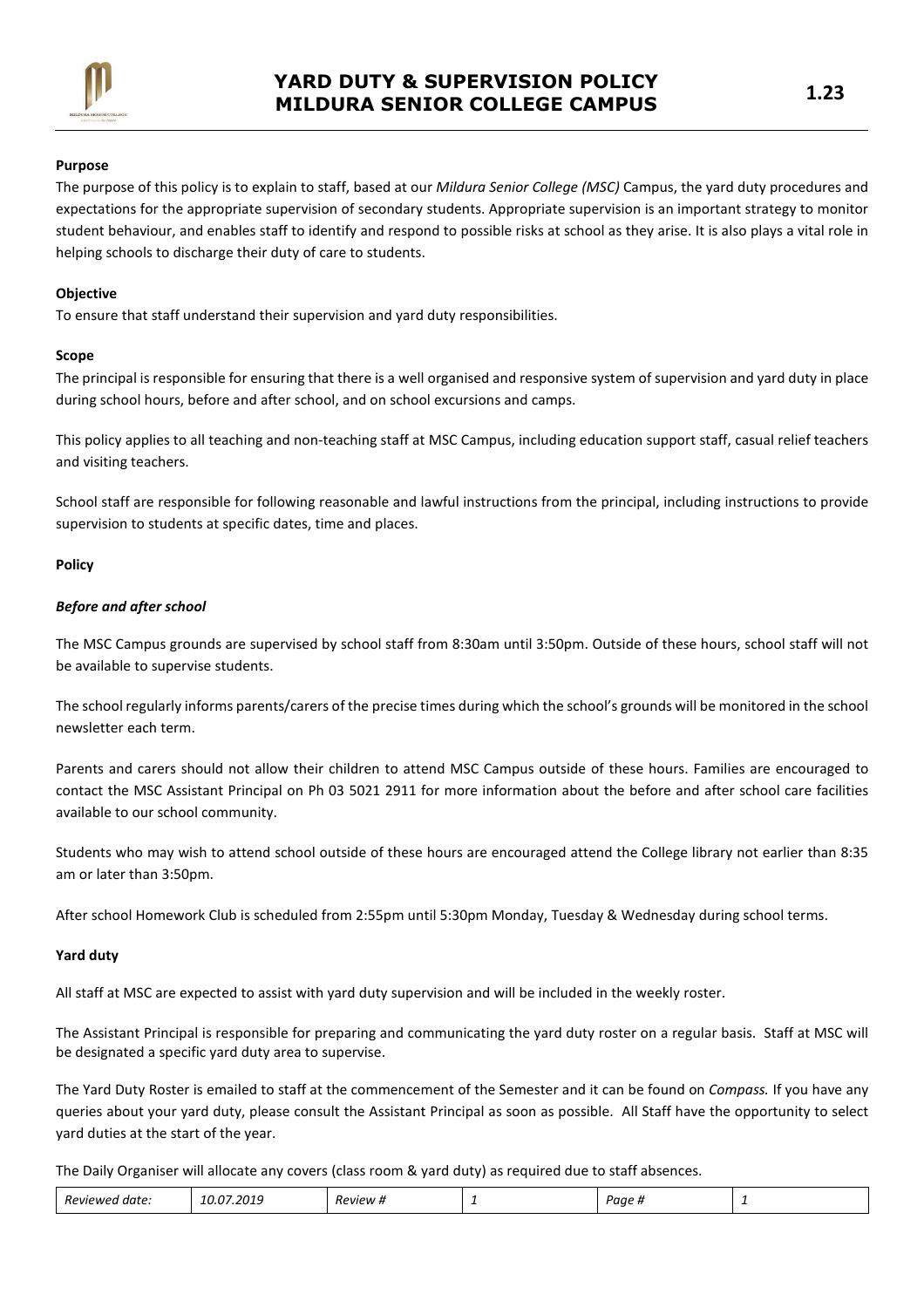

The designated yard duty areas for our school are outlined below:

Hot Spots - Havilah Crescent, Church Grounds, Shop, Eulinga Drive, Locker Shed, and the Student Centre

## LIB - Library

- Ensure rubbish is in bins
- Students to move off on 1st bell
- Tables and chairs arranged in orderly fashion
- Liaise with Library staff

## VCALH – VCAL HUB

- Ensure rubbish is in bins
- Students to move off on 1st bell
- Tables and chairs arranged in orderly fashion

## EBSC – EBSC / H-WING

- Ensure rubbish is in bins
- Students to move off on 1st bell
- Tables and chairs arranged in orderly fashion (carpet side)
- Liaise with canteen staff
- No students in H Wing corridor

## SRAAC - FRONT OVAL/ADMIN REC/COLA

- Ensure rubbish in bins these areas are usually the worst for rubbish
- Watch for potentially dangerous games on Oval, as well as trespassers
- Move students off on 1st bell

## GROV – GROUNDS/OVALS

- Ensure rubbish in bins the seats/tables along the oval are a rubbish hot spot
- Watch for potentially dangerous games on Oval, as well as trespassers
- Move students off on 1st bell
- Check behind Bambill Rooms, Fitness Centre and Oval # 2

# TTC - TTRC/BACK CARPARK & 14TH STREET

- Keep students away from TTC Building
- Check vehicles in Gym carpark often a good entry/exit point for visitors & smokers
- Check students are not going to Eulinga Drive

## 14SC - 14th ST GATE/CROSSING

- Ensure students access shops via footpath on college side and use lights to cross
- Use bin at gate for rubbish

# CRSH – CROSSING/SHOPS

- Arrive early if possible
- Ensure students use crossing/lights appropriately/safely
- Area around shop notorious hot spot for smokers be vigilant
- Move student off immediately after they have made their purchase no loitering
- Check Havilah and side street near Chaffey, church grounds
- Rubbish in bins

| Reviewed date: | 10.07.2019 | -<br><i>Review</i> # | - | Paae <sub>n</sub> |  |
|----------------|------------|----------------------|---|-------------------|--|
|----------------|------------|----------------------|---|-------------------|--|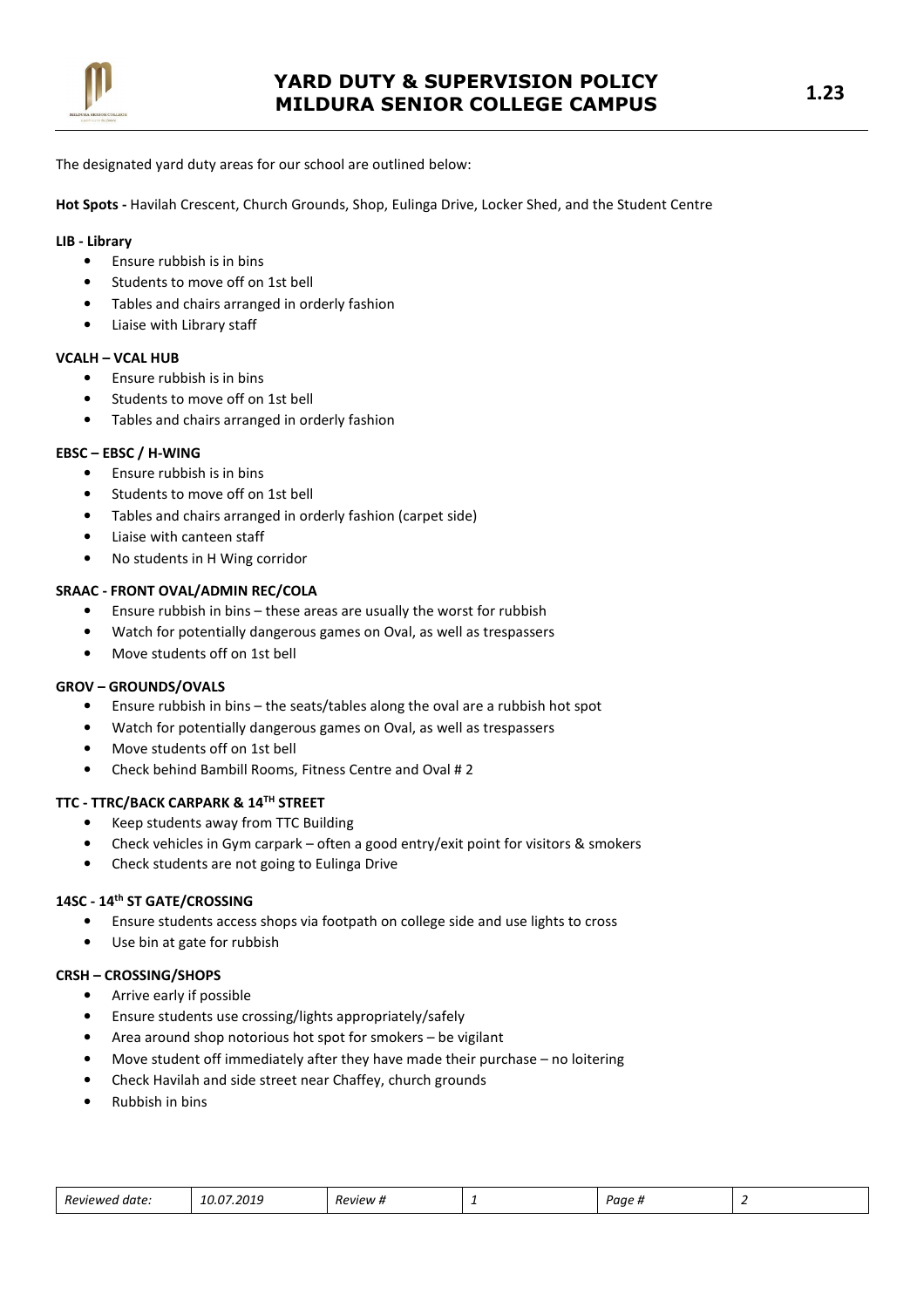

# 14BUS – 14TH STREET BUS

- Arrive early
- Ensure students line up away from roadway and don't rush forward as bus arrives
- Remain until last bus departs
- Keep an eye on students from other schools

## DAB – DEAKIN AVENUE BUS

- Arrive early
- Ensure students line up away from roadway and don't rush forward as bus arrives
- Remain until last bus departs
- Keep an eye on students from other schools

| $\overline{\phantom{0}}$<br>Revie<br>аате<br>$\cdots$<br>. | 50a.<br>20<br>. | Review | - | Paae |  |
|------------------------------------------------------------|-----------------|--------|---|------|--|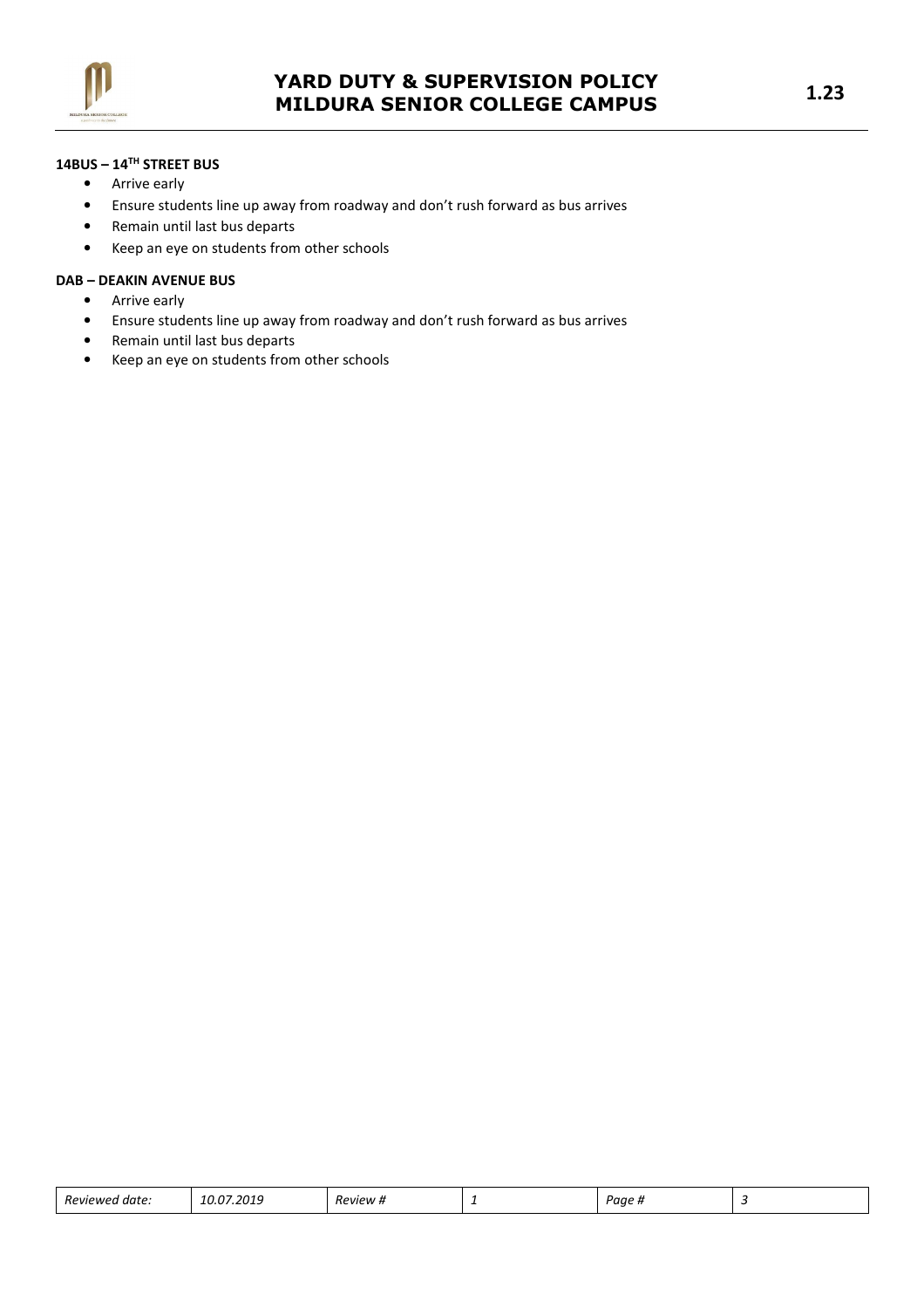

# YARD DUTY & SUPERVISION POLICY MILDURA SENIOR COLLEGE CAMPUS 1.23



| Reviewed<br>.<br>$\sim$<br>∽<br>7.2019<br>Paa<br>date.<br><i><b>Review #</b></i><br>,,,,,<br>- 14<br>. .<br>-<br>___<br>_____ |  |
|-------------------------------------------------------------------------------------------------------------------------------|--|
|-------------------------------------------------------------------------------------------------------------------------------|--|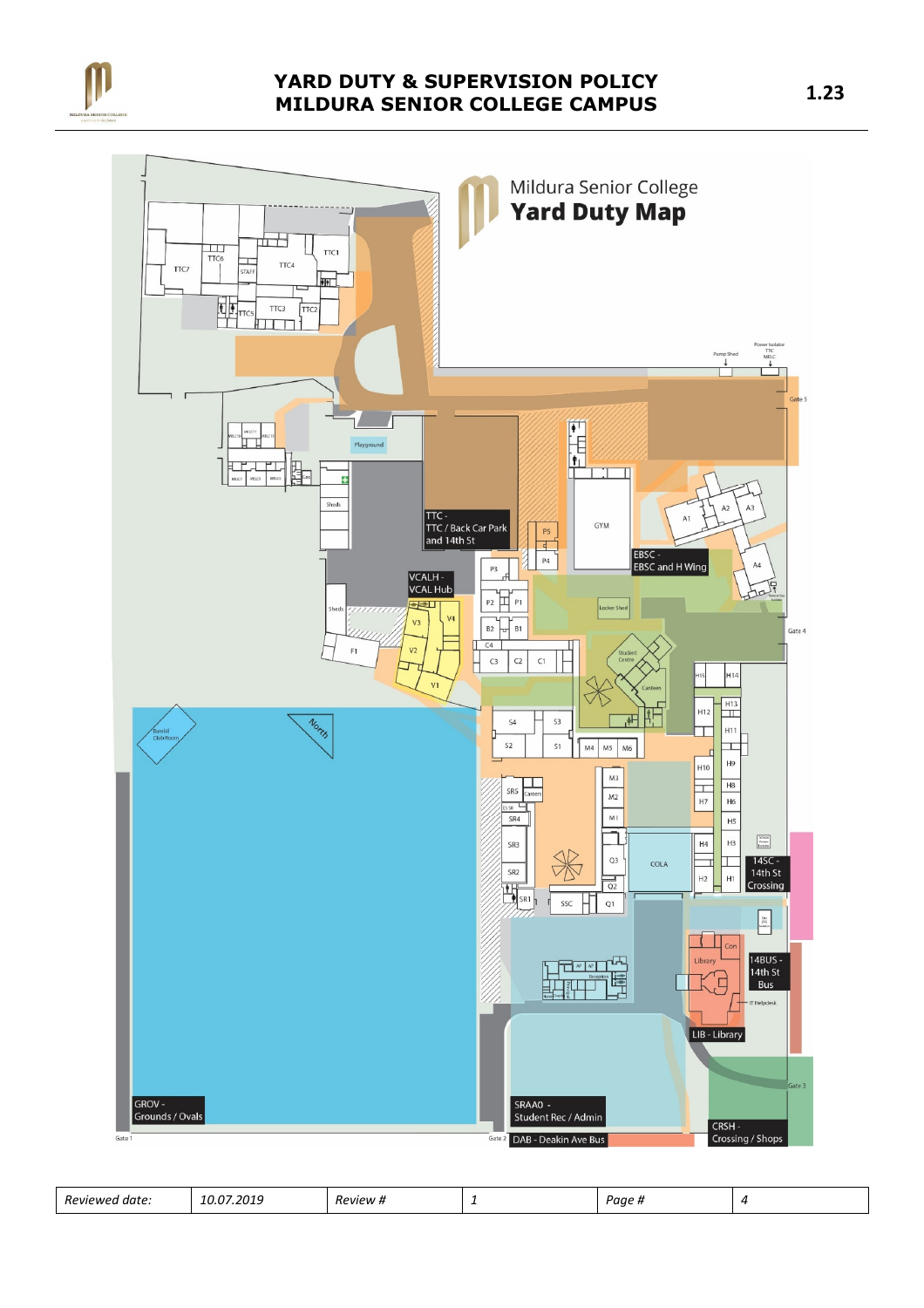

## MSC Yard duty protocols

Staff who are rostered for yard duty must remain in the designated area until they are replaced by a relieving teacher.

During yard duty, supervising school staff must:

- We are responsible for the supervision, safety and well-being of students who are not in class before, during and after school.
- In larger areas methodically move around the designated zone.
- Be alert and vigilant potential trespassers, students congregating in large groups, etc.
- Once the first bell goes, direct students to move off to class (at shop, students to return immediately).
- Ensure area is clean.
- Intervene immediately if potentially dangerous or inappropriate behaviour is observed in the yard
- Enforce behavioural standards and implement appropriate consequences for breaches of safety rules, in accordance with any relevant disciplinary measures set out in the school's Student Engagement & Wellbeing policy.
- Ensure that students who require first aid assistance receive it as soon as practicable.
- Log any incidents or near misses as appropriate, raising a Chronical on Compass.
- If in any doubt or in the event of an emergency, contact an Assistant Principal or the Office immediately.

If being relieved of their yard duty shift by another staff member (for example, where the shift is 'split' into 2 consecutive time periods), the staff member must ensure that a brief but adequate verbal 'handover' is given to the relieving staff member in relation to any issues which may have arisen during the first shift.

If the supervising teacher is unable to conduct yard duty at the designated time, they should contact the Daily Organiser with as much notice as possible prior to the relevant yard duty shift to ensure that alternative arrangements are made.

If the supervising teacher needs to leave yard duty during the allocated time, they should contact the Assistant Principal or Daily Organiser, but should not leave the designated area until the relieving teacher has arrived in the designated area.

If a next duty teacher does not arrive for yard duty, the teacher currently on duty should ring the Assistant Principal or Daily Organiser, and not leave the designated area until a relieving teacher has arrived.

Should students require assistance during recess or lunchtime, they are encouraged to speak to the supervising yard duty teacher.

#### Classroom

The classroom teacher is responsible for the supervision of all students in their care during class.

If students from Year 11 or 12 need to leave the classroom (go to the toilet, take a message, get a drink) they are instructed to return straight back to the classroom.

If a teacher needs to leave the classroom unattended at any time during a lesson, he or she should first contact Assistant Principal or Daily Organiser for assistance. The teacher should then wait until a replacement staff member has arrived at the classroom before leaving.

## School activities, camps and excursions

The principal and leadership team are responsible for ensuring that students are appropriately supervised during all school activities, camps and excursions, including when external providers are engaged to conduct part or all of the activity. Appropriate supervision will be planned for school activities, camps and excursions on an individual basis, depending on the activities to be undertaken and the level of potential risk involved.

| <b>Reviewed</b><br>I date: | במ ח<br><b>2010</b><br>10.U/<br>7.2013 | Review # | - | Paae <sub>n</sub> |  |
|----------------------------|----------------------------------------|----------|---|-------------------|--|
|----------------------------|----------------------------------------|----------|---|-------------------|--|